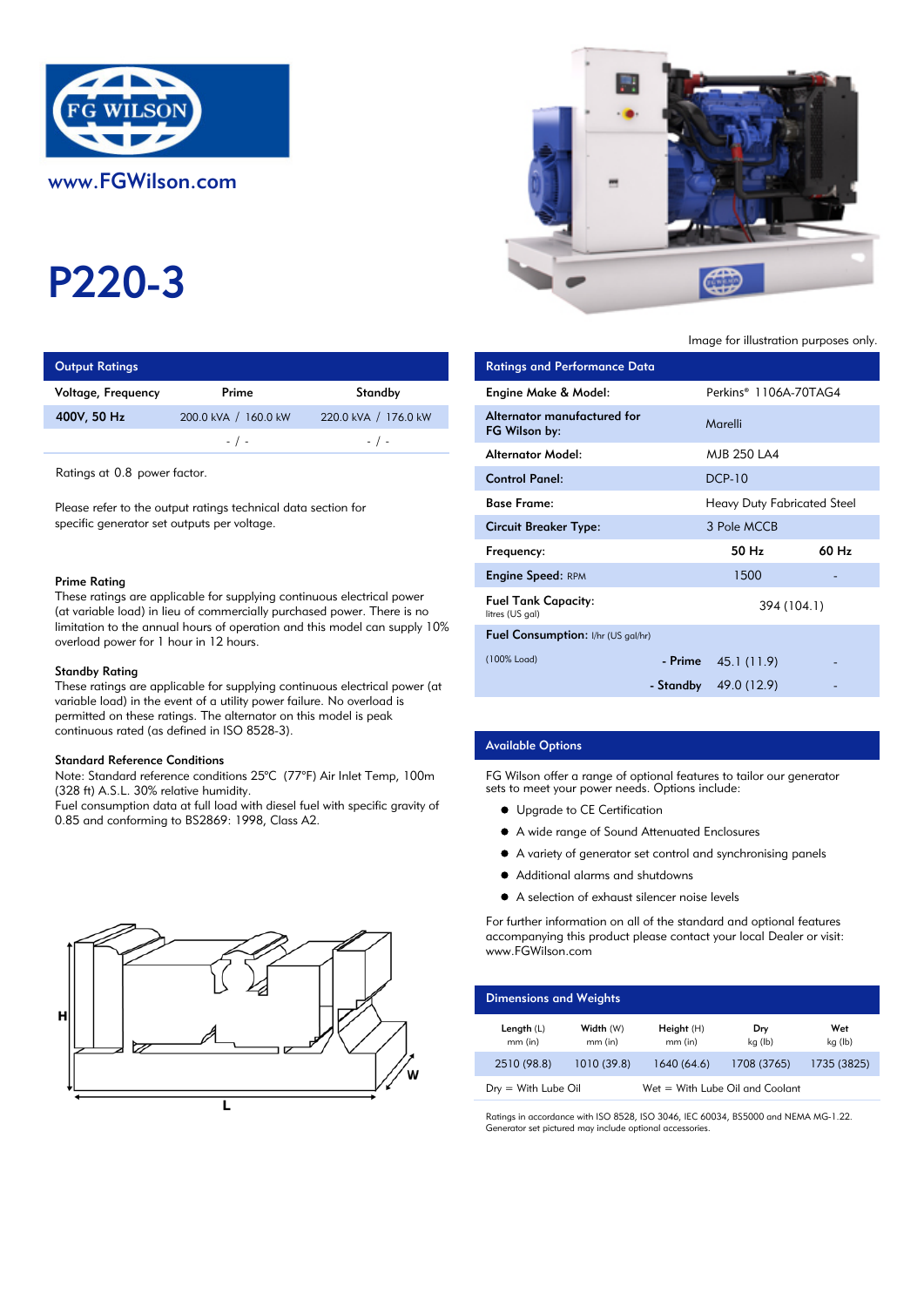| <b>Engine Technical Data</b>                               |                    |                                                 | <b>Air Systems</b>  |
|------------------------------------------------------------|--------------------|-------------------------------------------------|---------------------|
| No. of Cylinders / Alignment:                              |                    | $6/ln$ Line                                     | Air Filter Ty       |
| Cycle:                                                     |                    | 4 Stroke                                        | <b>Combustion</b>   |
| <b>Bore / Stroke:</b> mm (in)                              |                    | 105.0 (4.1)/135.0 (5.3)                         |                     |
| Induction:                                                 |                    | Turbocharged Air To Air<br><b>Charge Cooled</b> | Max. Comb           |
| Cooling Method:                                            |                    | Water                                           | <b>Restriction:</b> |
| <b>Governing Type:</b>                                     |                    | Electronic                                      |                     |
| <b>Governing Class:</b>                                    |                    | ISO 8528 G2                                     |                     |
| <b>Compression Ratio:</b>                                  |                    | 16.0:1                                          | <b>Cooling Sys</b>  |
| Displacement: I (cu. in)                                   |                    | 7.0 (427.8)                                     | <b>Cooling Sys</b>  |
| Moment of Inertia: kg m <sup>2</sup> (lb/in <sup>2</sup> ) |                    | 1.26 (4306)                                     | Water Pum           |
| <b>Engine Electrical System:</b>                           |                    |                                                 | <b>Heat Reject</b>  |
|                                                            | - Voltage / Ground | 12/Negative                                     | kW (Btu/min)        |
| - Battery Charger Amps                                     |                    | 85                                              |                     |
| Weight: kg (lb)                                            | - Dry              | 788 (1737)                                      | <b>Heat Radia</b>   |
|                                                            | - Wet              | 822 (1812)                                      | $kW$ (Btu/min)      |

| <b>Air Systems</b>                                                 | 50 Hz         | 60 Hz |
|--------------------------------------------------------------------|---------------|-------|
| Air Filter Type:                                                   | Paper Element |       |
| <b>Combustion Air Flow:</b> $m^3/m$ in (cfm)                       |               |       |
| - Prime                                                            | 12.6(445)     |       |
| - Standby                                                          | 13.2(466)     |       |
| Max. Combustion Air Intake<br><b>Restriction:</b> kPa (in $H_2O$ ) | 8.0(32.1)     |       |

| 16.0:1         | <b>Cooling System</b>                                                     | 50 Hz         | 60 Hz |  |  |
|----------------|---------------------------------------------------------------------------|---------------|-------|--|--|
| 7.0 (427.8)    | Cooling System Capacity: I (US gal)                                       | 27.0(7.1)     |       |  |  |
| 1.26(4306)     | Water Pump Type:                                                          | Centrifugal   |       |  |  |
|                | Heat Rejected to Water & Lube Oil:                                        |               |       |  |  |
| 12/Negative    | kW (Btu/min)<br>- Prime                                                   | 78.2 (4447)   |       |  |  |
| 85             | - Standby                                                                 | 81.0 (4606)   |       |  |  |
| 788 (1737)     | <b>Heat Radiation to Room:</b> Heat radiated from engine and alternator   |               |       |  |  |
| 822 (1812)     | kW (Btu/min)<br>- Prime                                                   | 24.3 (1382)   |       |  |  |
|                | - Standby                                                                 | 26.0 (1479)   |       |  |  |
|                | Radiator Fan Load: kW (hp)                                                | 5.0(6.7)      |       |  |  |
| 50 Hz<br>60 Hz | Radiator Cooling Airflow: m <sup>3</sup> /min (cfm)                       | 307.2 (10849) |       |  |  |
| 1500           | <b>External Restriction to</b><br><b>Cooling Airflow:</b> Pa (in $H_2O$ ) | 125(0.5)      |       |  |  |

Designed to operate in ambient conditions up to 50°C (122°F).

Contact your local FG Wilson Dealer for power ratings at specific site conditions.

| <b>Lubrication System</b>      |                    |
|--------------------------------|--------------------|
| Oil Filter Type:               | Spin-On, Full Flow |
| Total Oil Capacity: I (US gal) | 16.5(4.4)          |
| Oil Pan: $1(US gal)$           | 14.9(3.9)          |
| Oil Type:                      | API CI4 15W-40     |
| <b>Oil Cooling Method:</b>     | Water              |

| <b>Exhaust System</b>                                 | 50 Hz                  | $60$ Hz |
|-------------------------------------------------------|------------------------|---------|
| Maximum Allowable Back Pressure:<br>kPa (in Hg)       | 15.0(4.4)              |         |
| <b>Exhaust Gas Flow:</b> $m^3/m$ in (cfm)             |                        |         |
|                                                       | - Prime $34.9(1232)$   |         |
|                                                       | - Standby $36.8(1300)$ |         |
| Exhaust Gas Temperature: $^{\circ}$ C ( $^{\circ}$ F) |                        |         |
| - Prime                                               | 527 (981)              |         |
| - Standby                                             | 580 (1076)             |         |
|                                                       |                        |         |

| Performance                 |           | 50 Hz          | 60 Hz |
|-----------------------------|-----------|----------------|-------|
| <b>Engine Speed:</b> rpm    |           | 1500           |       |
| Gross Engine Power: kW (hp) |           |                |       |
|                             | - Prime   | 178.9 (240.0)  |       |
|                             | - Standby | 196.3 (263.0)  |       |
| <b>BMEP:</b> $kPa$ (psi)    |           |                |       |
|                             | - Prime   | 2041.0 (296.0) |       |
|                             | - Standby | 2239.0 (324.7) |       |

| <b>Fuel System</b> |                          |                                           |                            |                     |            |
|--------------------|--------------------------|-------------------------------------------|----------------------------|---------------------|------------|
|                    | <b>Fuel Filter Type:</b> |                                           |                            | Replaceable Element |            |
| Recommended Fuel:  |                          |                                           | Class A2 Diesel or BSEN590 |                     |            |
|                    |                          | <b>Fuel Consumption:</b> I/hr (US gal/hr) |                            |                     |            |
|                    |                          | 110%                                      | 100%                       | 75%                 | 50%        |
|                    | Prime                    | Load                                      | Load                       | Load                | Load       |
|                    | 50 Hz                    | 49.0 (12.9)                               | 45.1 (11.9)                | 34.6(9.1)           | 23.3(6.2)  |
|                    | $60$ Hz                  |                                           |                            |                     |            |
|                    |                          |                                           |                            |                     |            |
|                    |                          |                                           | 100%                       | 75%                 | 50%        |
|                    | <b>Standby</b>           |                                           | Load                       | Load                | Load       |
|                    | 50 Hz                    |                                           | 49.0 (12.9)                | 37.8 (10.0)         | 25.6 (6.8) |

-

-

(Based on diesel fuel with a specific gravity of 0.85 and conforming to BS2869, Class A2)

-

60 Hz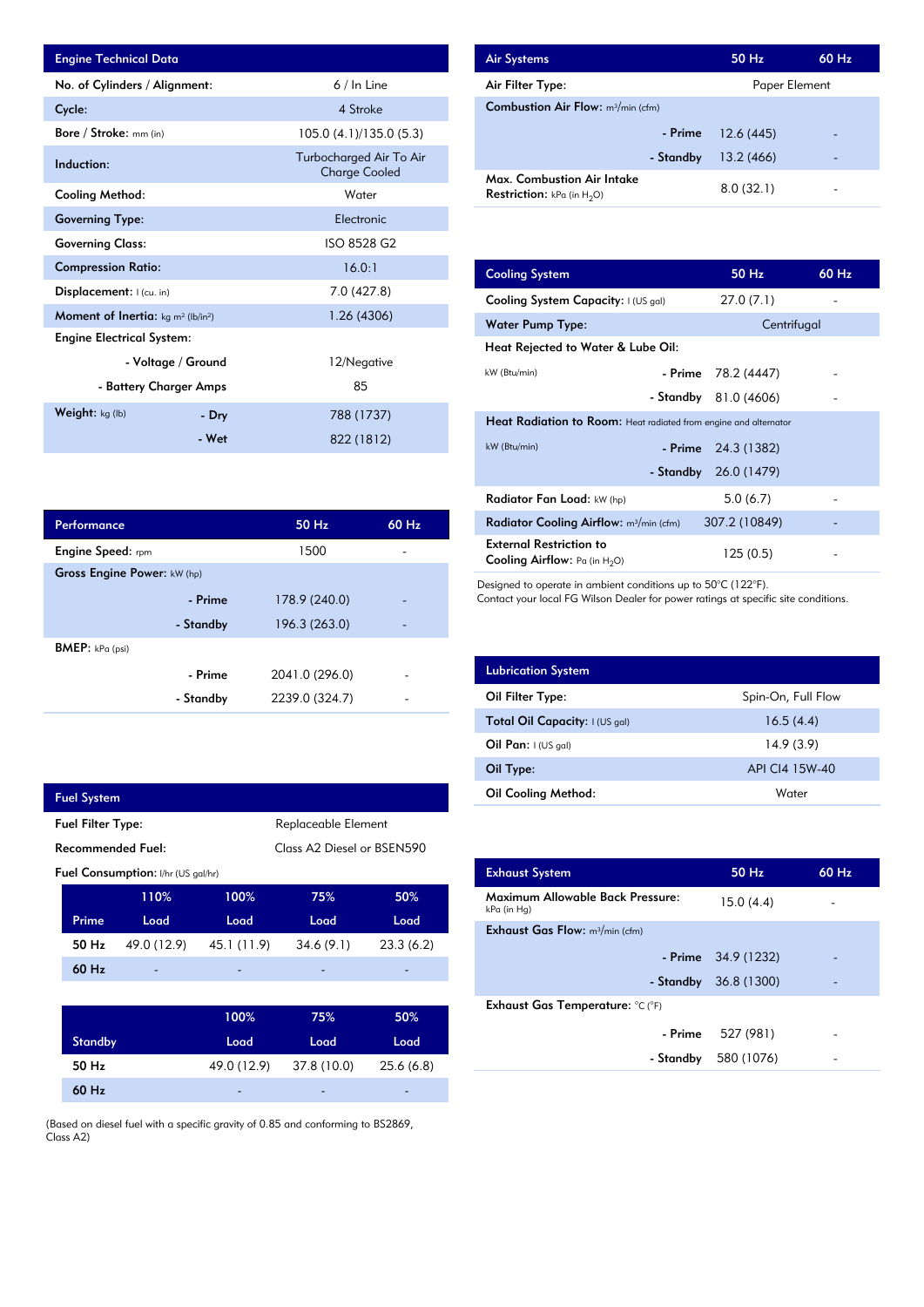| <b>Alternator Physical Data</b>   |                    |
|-----------------------------------|--------------------|
| Manufactured for FG Wilson by:    | Marelli            |
| Model:                            | <b>MJB 250 LA4</b> |
| No. of Bearings:                  |                    |
| <b>Insulation Class:</b>          | н                  |
| <b>Winding Pitch Code:</b>        | $2/3 - M0$         |
| Wires:                            | 12                 |
| <b>Ingress Protection Rating:</b> | IP <sub>23</sub>   |
| <b>Excitation System:</b>         | <b>SHUNT</b>       |
| <b>AVR Model:</b>                 | Mark V             |

| <b>Alternator Operating Data</b>          |                                                          |
|-------------------------------------------|----------------------------------------------------------|
| Overspeed: rpm                            | 2250                                                     |
| <b>Voltage Regulation:</b> (Steady state) | $+/- 0.5%$                                               |
| Wave Form NEMA $=$ TIF:                   | 50                                                       |
| Wave Form IEC $=$ THF:                    | 2.0%                                                     |
| <b>Total Harmonic content LL/LN:</b>      | 2.0%                                                     |
| Radio Interference:                       | Suppression is in line with European<br>Standard EN55011 |
| Radiant Heat: kW (Btu/min)                |                                                          |
| - 50 Hz                                   | 12.8 (728)                                               |
| - 60 Hz                                   |                                                          |

| Alternator<br><b>Performance Data:</b>    | 50 Hz                    |                                  |                          |          |
|-------------------------------------------|--------------------------|----------------------------------|--------------------------|----------|
| Data Item                                 | 415/240V                 | 400/230V<br>230/115V<br>200/115V | 380/220V<br>220/110V     | 220/127V |
| <b>Motor Starting</b><br>Capability* kVA  | 311                      | 290                              | 259                      | 367      |
| <b>Short Circuit</b><br><b>Capacity %</b> | $\overline{\phantom{a}}$ | ٠                                | $\overline{\phantom{0}}$ | $\sim$   |
| <b>Reactances: Per Unit</b>               |                          |                                  |                          |          |
| Xd                                        | 2.870                    | 3.090                            | 3.430                    | 2.550    |
| X'd                                       | 0.240                    | 0.260                            | 0.290                    | 0.220    |
| $X^{\prime\prime}$ d                      | 0.095                    | 0.102                            | 0.113                    | 0.084    |

Reactances shown are applicable to prime ratings.

\*Based on 30% voltage dip at 0 power factor.

| Output Ratings Technical Data 50 Hz |            |        |            |       |  |  |  |  |  |
|-------------------------------------|------------|--------|------------|-------|--|--|--|--|--|
| Voltage                             |            | Prime: | Standby:   |       |  |  |  |  |  |
|                                     | <b>kVA</b> | kW     | <b>kVA</b> | kW    |  |  |  |  |  |
| 415/240V                            | 200.0      | 160.0  | 220.0      | 176.0 |  |  |  |  |  |
| 400/230V                            | 200.0      | 160.0  | 220.0      | 176.0 |  |  |  |  |  |
| 380/220V                            | 200.0      | 160.0  | 220.0      | 176.0 |  |  |  |  |  |
| 230/115V                            | 200.0      | 160.0  | 220.0      | 176.0 |  |  |  |  |  |
| 220/127V                            | 200.0      | 160.0  | 220.0      | 176.0 |  |  |  |  |  |
| 220/110V                            | 200.0      | 160.0  | 220.0      | 176.0 |  |  |  |  |  |
| 200/115V                            | 200.0      | 160.0  | 220.0      | 176.0 |  |  |  |  |  |
|                                     |            |        |            |       |  |  |  |  |  |
|                                     |            |        |            |       |  |  |  |  |  |
|                                     |            |        |            |       |  |  |  |  |  |
|                                     |            |        |            |       |  |  |  |  |  |
|                                     |            |        |            |       |  |  |  |  |  |